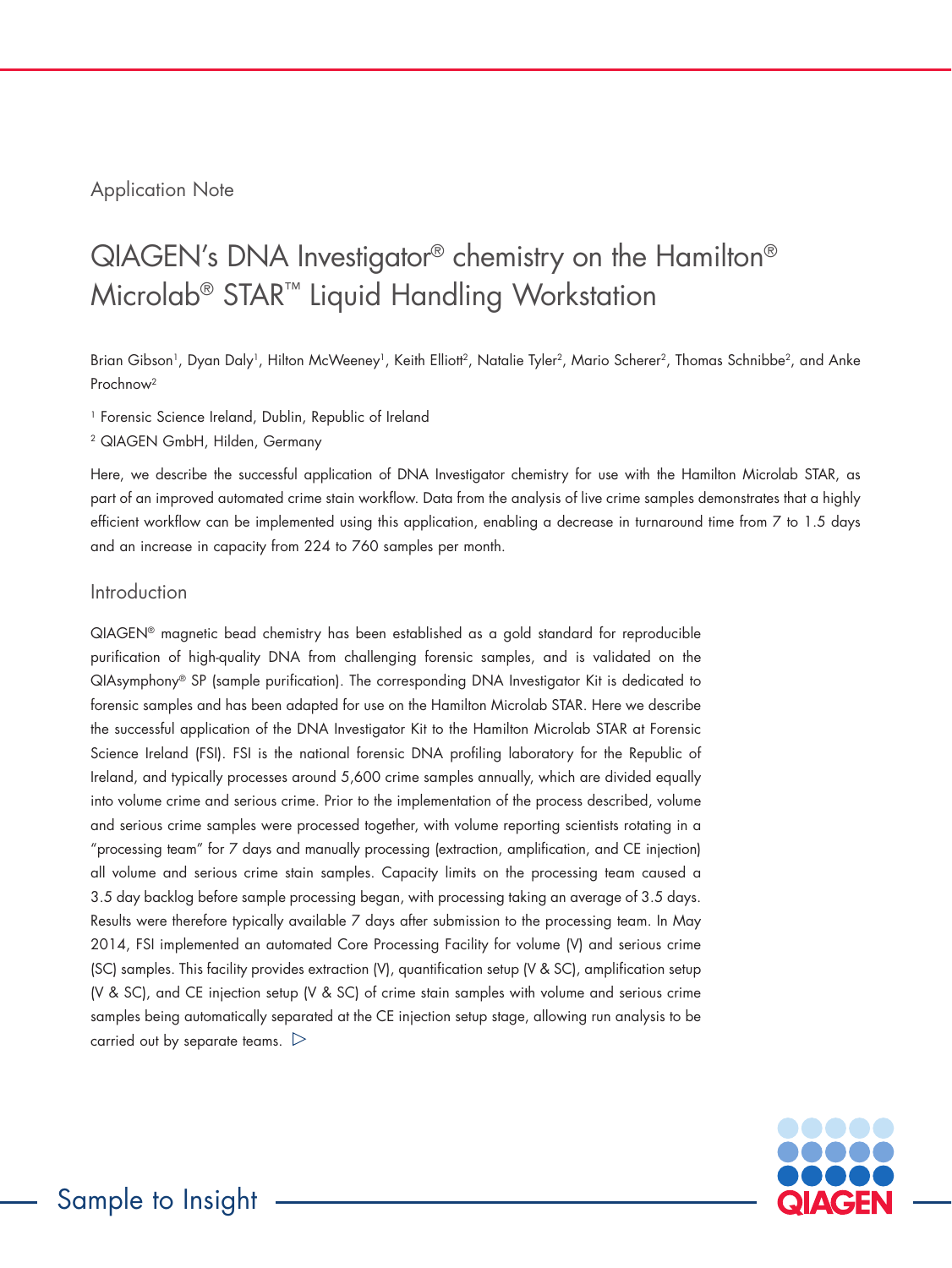The objectives for this change in process were to enable volume and serious crime samples to be processed in parallel, increase efficiency, decrease turnaround times, reduce delays, and release reporting scientists from manual processing by transferring the operation of the automated systems to analysts. The Core Processing Facility, which uses QIAGEN chemistry to extract all volume samples on the Hamilton Microlab STAR, was integrated with the semi-automated EZ1® Advanced XL instrument for extraction of serious crime samples. The Investigator Lyse&Spin Basket Kit was used to streamline the process further.

# Process overview prior to the Core Processing Facility

Prior to implementation of the Core Processing Facility, volume and serious crime samples were processed together at all stages using QIAamp® DNA Investigator Kit spin columns on the QIAcube® (Figure 1).



Figure 1. DNA workflow for serious and volume crime samples at FSI, prior to the implementation of the Core Processing Facility.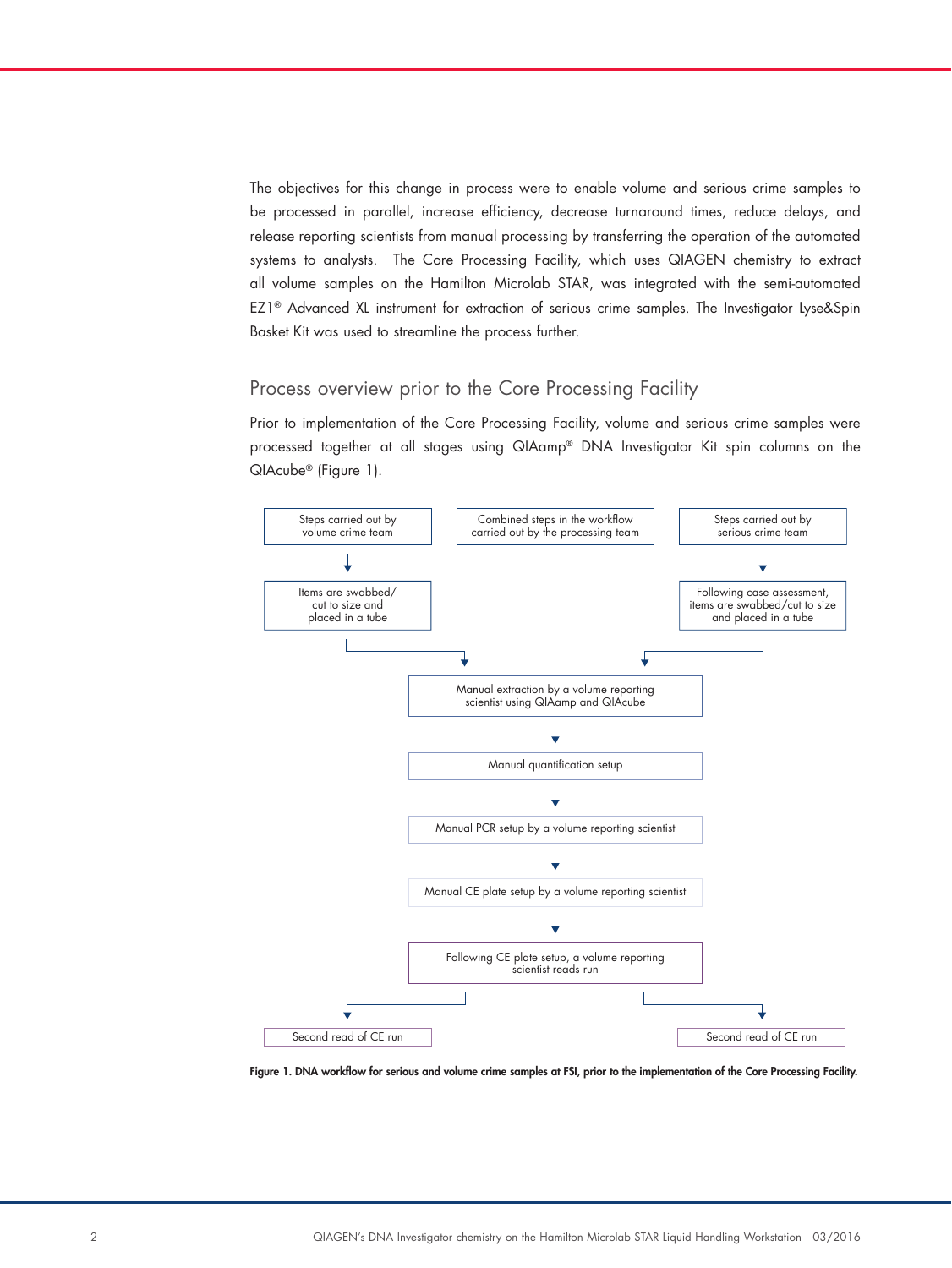Reporting scientists completed all manual processing steps with the exception of quantification, which was carried out manually by DNA analysts. To achieve this, volume scientists were scheduled to work 7 consecutive days on the processing team every 8 weeks. Outside of the processing team rotation, volume scientists prepared and submitted their casework samples to the processing team and issued casework reports. Serious crime scientists processed all other serious crime samples not carried out by the processing team due to capacity limits. The processing team could handle approximately half of all crime stain samples in the laboratory.

Overall, the rota maximized the use of laboratory space and allowed regular assignment of caseloads to volume scientists. This allowed urgent cases to be assigned immediately to individuals as part of a batch, minimizing disruptions. The implementation of the rota also led to the removal of 1.4 scientists from reporting duties over 1 working week, and on average 56 samples were processed (approximately 2800 samples annually). The time from submission of a sample to a DNA profile result was 7 days (Table 1).

|             |           | Volume scientist 1       | <b>Volume scientist 2</b>       | <b>Volume scientist 3</b>       |
|-------------|-----------|--------------------------|---------------------------------|---------------------------------|
| Mon         | AM        | Extraction (2 x QIAcube) |                                 |                                 |
|             | PM        | Quantification (analyst) |                                 |                                 |
| <b>Tues</b> | AM        | Amplification            |                                 |                                 |
|             | <b>PM</b> | CE injection             |                                 |                                 |
| Wed         | AM        | Extraction (2 x QIAcube) |                                 |                                 |
|             | <b>PM</b> | Quantification (analyst) |                                 |                                 |
|             | PM        | First analysis of CE run |                                 |                                 |
| Thur        | <b>AM</b> | Amplification            |                                 |                                 |
|             | PM        | CE injection             |                                 |                                 |
| Fri         | AM        | Extraction (2 x QIAcube) |                                 |                                 |
|             | PM        | Quantification (analyst) |                                 |                                 |
|             | <b>PM</b> | First analysis of CE run |                                 |                                 |
| Mon         | AM        | Amplification            | Extraction (2 x QIAcube)        |                                 |
|             | <b>PM</b> | CE injection             | <b>Quantification (analyst)</b> |                                 |
| <b>Tues</b> | AM        | First analysis of CE run | Amplification                   |                                 |
|             | PM        |                          | CE injection                    |                                 |
| Wed         | AM        |                          | Extraction (2 x QIAcube)        |                                 |
|             | <b>PM</b> |                          | <b>Quantification (analyst)</b> |                                 |
|             | PM        |                          | First analysis of CE run        |                                 |
| Thur        | AM        |                          | Amplification                   |                                 |
|             | PM        |                          | CE injection                    |                                 |
| Fri         | AM        |                          | Extraction (2 x QIAcube)        |                                 |
|             | PM        |                          | Quantification (analyst)        |                                 |
|             | PM        |                          | First analysis of CE run        |                                 |
| Mon         | AM        |                          | Amplification                   | Extraction (2 x QIAcube)        |
|             | <b>PM</b> |                          | CE injection                    | <b>Quantification (analyst)</b> |
| <b>Tues</b> | AM        |                          | First analysis of CE run        | Amplification                   |
|             |           |                          |                                 |                                 |

Table 1. The 7-day processing rota for two reporting scientists and the first 2 days for a third scientist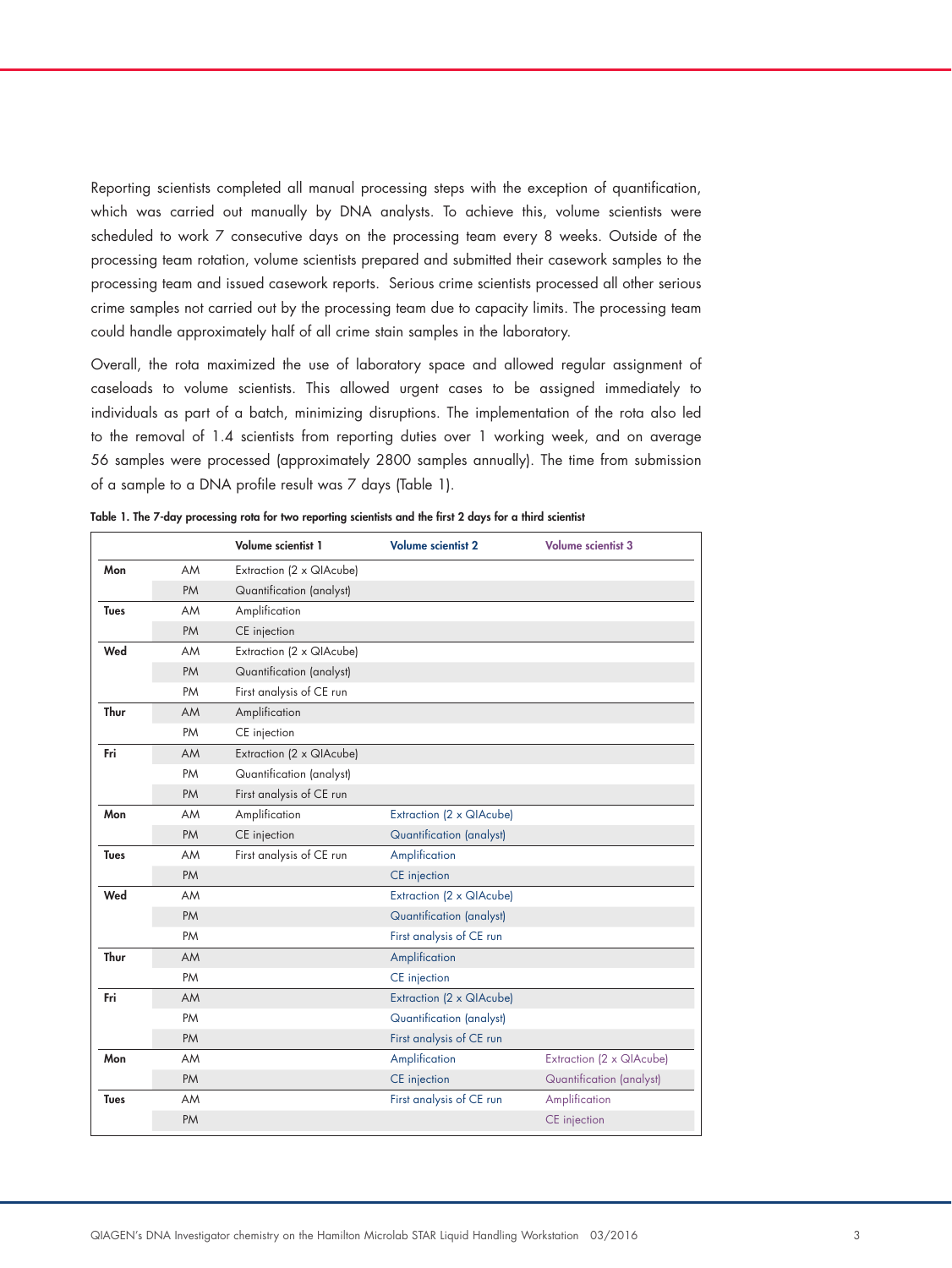## Process overview following implementation of the Core Processing Facility

Between August 2012 and March 2014, both the volume crime and serious crime lines were revised to increase efficiency across the laboratory.

#### Changes to extraction processes

EZ1 Advanced XL instruments were introduced for extraction of serious crime samples in conjunction with the Investigator Lyse&Spin Basket Kit for efficient transfer of extracts from swabs and other absorbent samples. The Hamilton Microlab STAR, using QIAGEN DNA Investigator chemistry for lysis and purification, was introduced for extraction of volume crime samples. QIAGEN DNA Investigator chemistry provides maximal recovery of high-quality DNA from challenging casework samples. Reporting scientists retain responsibility for extraction of serious crime samples using the EZ1 Advanced XL.

#### Automation of quantification, amplification, and CE setup

Both volume and serious crime stain samples were processed on the DNA analyst-operated Hamilton Microlab STAR (i.e., quantitative real-time PCR setup including standard curve preparation and amplification and re-amplification setup). For post-PCR liquid handling, a Hamilton Microlab STARlet performed CE setup. Volume and serious crime samples were combined into batches for quantification and amplification, but separated at the CE setup stage, with volume samples being run on separate plates to serious crime samples. In addition, FSI introduced new analysts into the DNA workflow, giving them responsibility for lysis and purification of volume crime samples using the Hamilton Microlab STAR, as well as for all subsequent steps in both volume and serious crime workflows (Figure 2).

FSI implemented an automated and highly efficient Core Processing Facility for volume crime samples, and in parallel, improved serious crime workflows using the EZ1 Advanced XL. By implementing QIAGEN DNA Investigator chemistry as part of this improved workflow, FSI have maintained the high success rates previously achieved with the QIAamp manual, and QIAcube semi-automated workflows. The revised workflow also enabled a more efficient division of labor between reporting scientists and analysts, empowering analysts to complete all laboratory steps after sample preparation for volume crime samples and the majority of steps for serious crime samples. This increased the reporting scientist's capacity for case assessment, sample preparation, and reporting, thus removing the bottlenecks at these stages. Processing times were reduced from 7 to 1.5 days with significantly reduced manual intervention. As a consequence of these improvements, the current throughput at FSI is approximately 380 volume crime samples per month, with a capacity of up to 760 samples per month. Approximately 340 serious crime samples are processed monthly with significantly more capacity available, if required. The transfer of serious crime sample extraction to the serious crime reporting scientists, using EZ1 Advanced XL instruments, introduces more flexibility when processing challenging serious crime samples.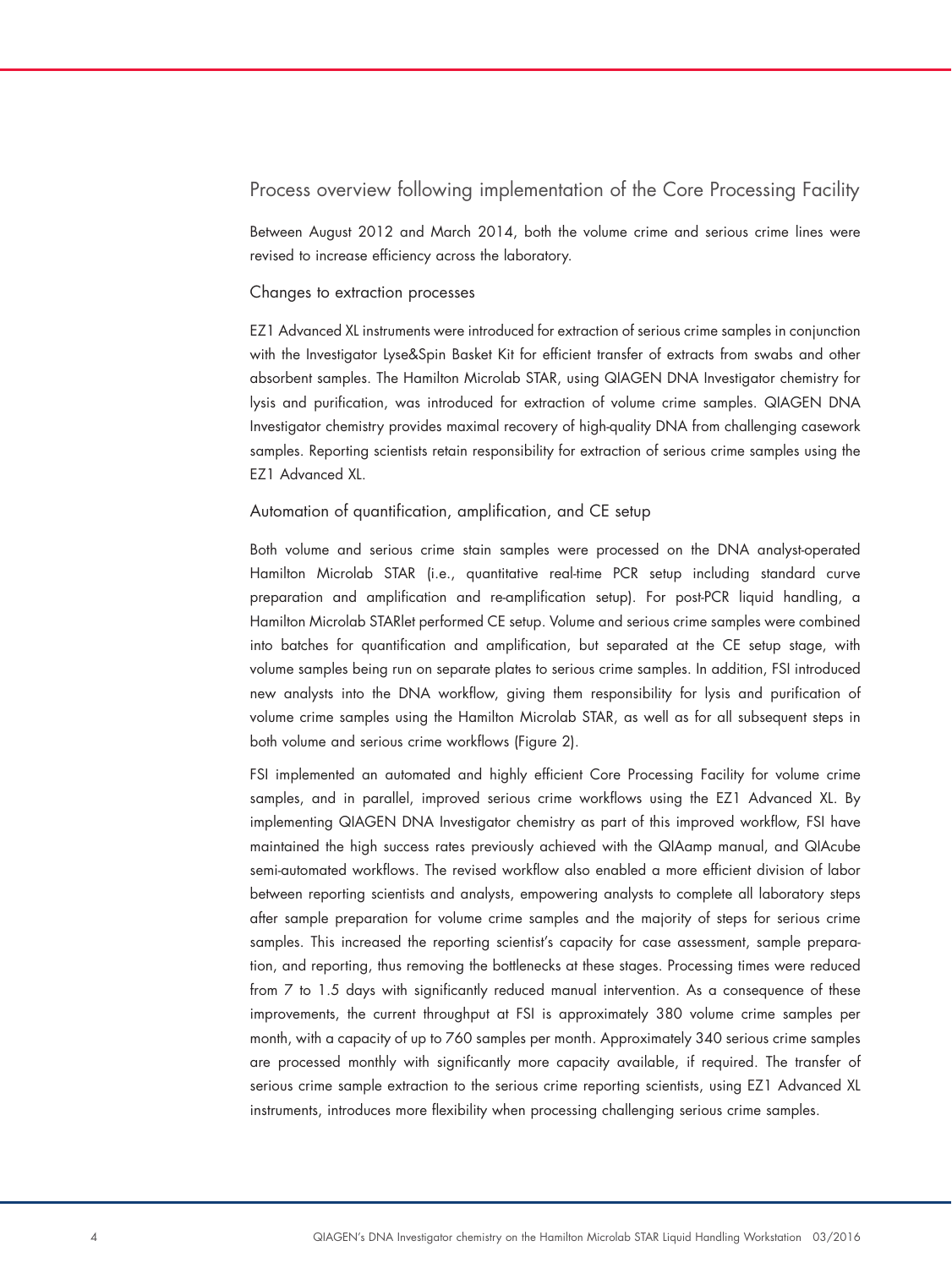

Figure 2. DNA workflow following introduction of the Core Processing Facility and EZ1 Advanced XL.